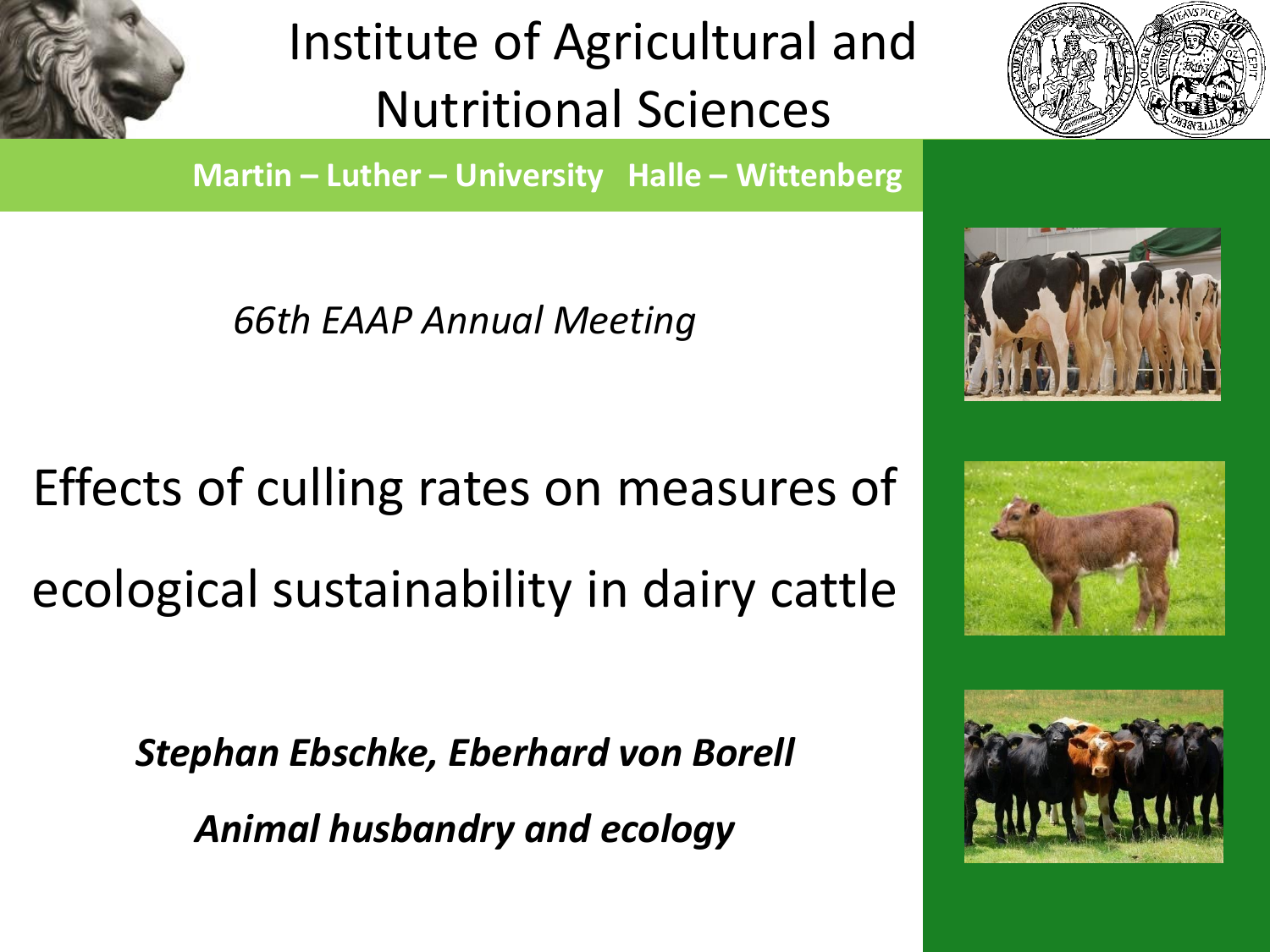#### **"The innocence of purchasing dairy products"**



3rd Sept. 2015 S. Ebschke, E. von Borell 66th EAAP Annual Meeting Warsaw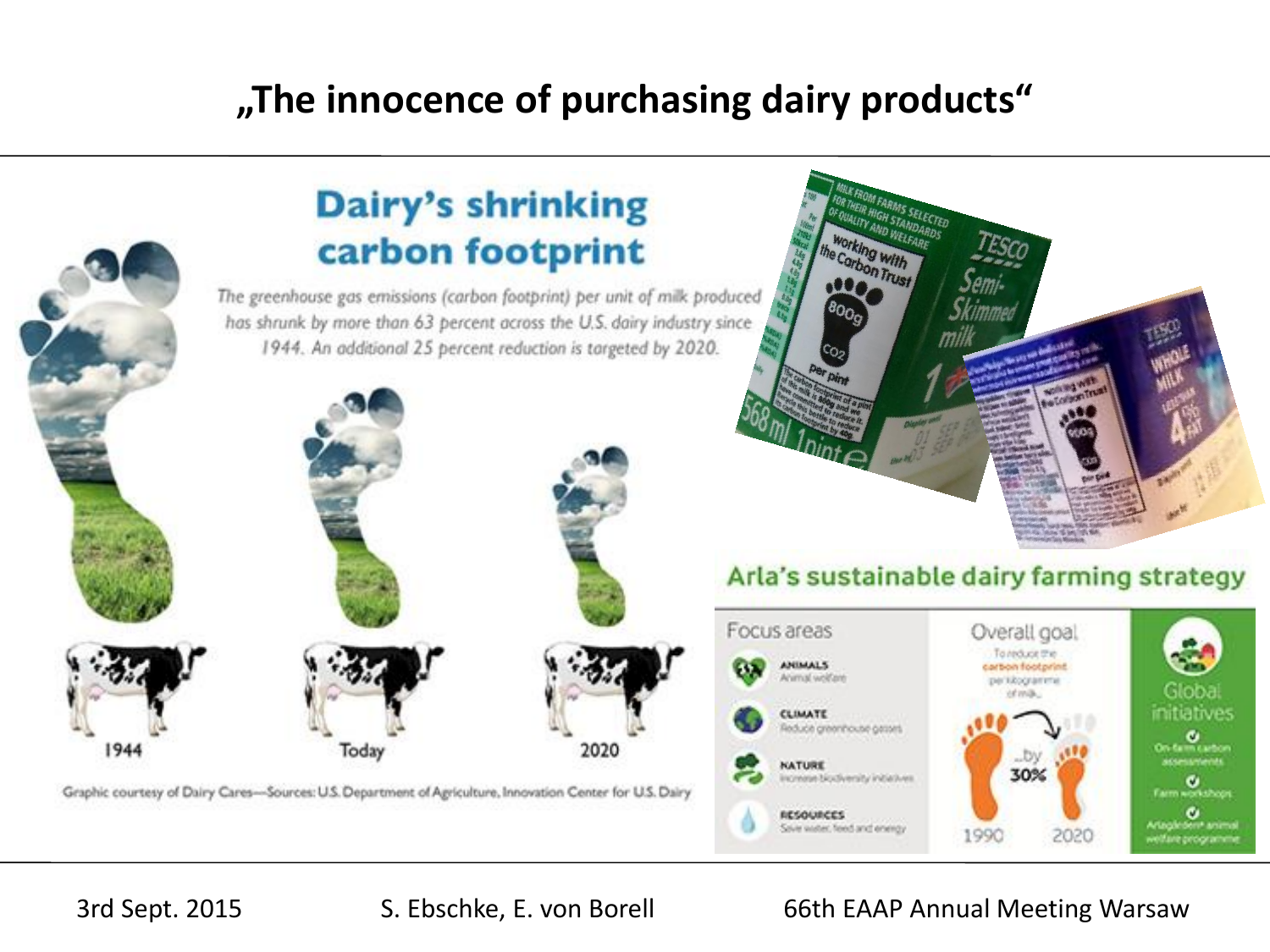## **Introduction I**

- Ecological sustainability and animal welfare in the field of food production
- Increasing social and public topic
- National fertiliser ordinance regulate use of organic manure
- Product linked carbon footprinting (CF) becomes common for food goods
- Food safety, quality and the ecological consequences associated with its production become similar impact for consumer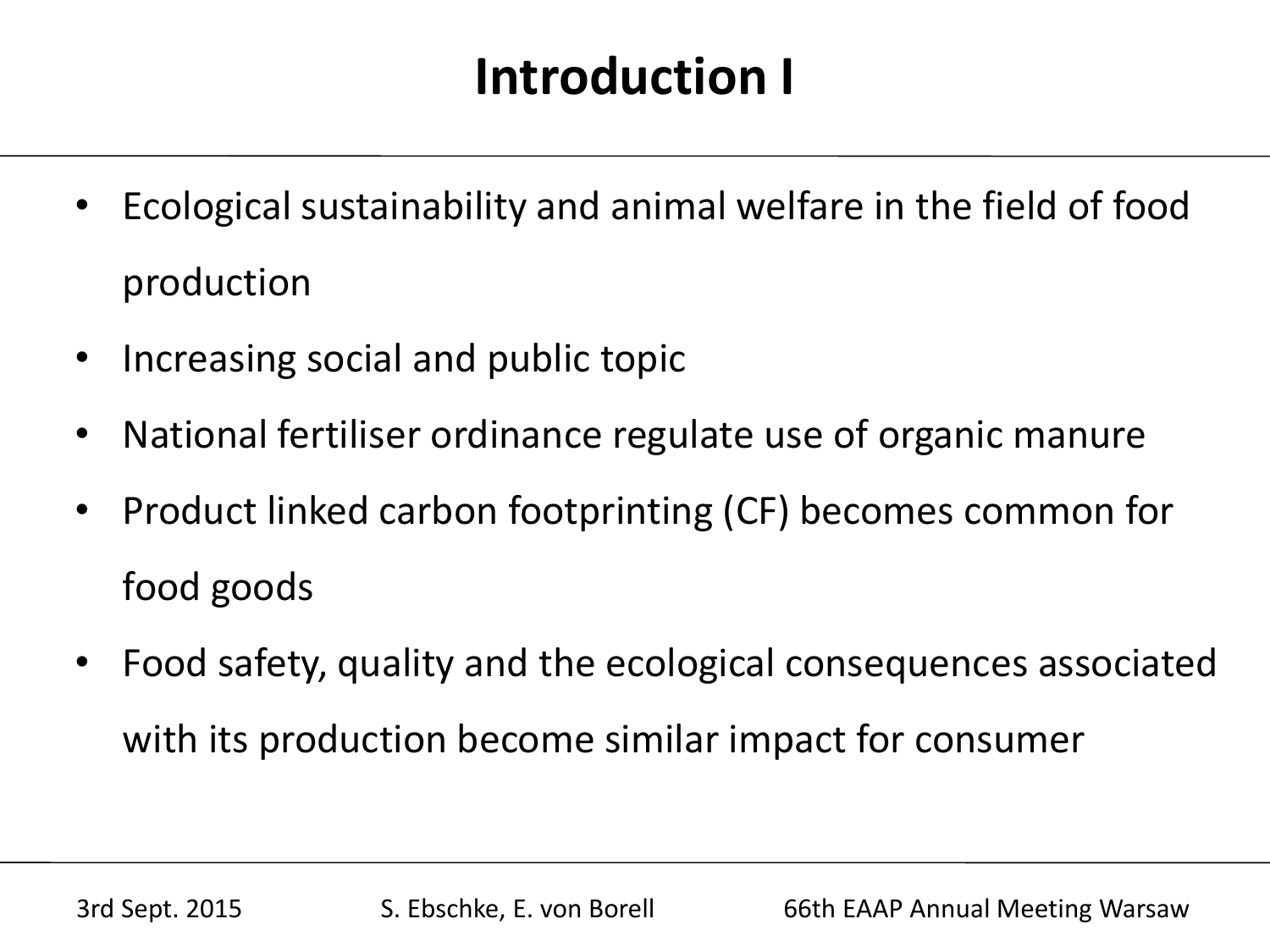#### **Multiple effects of animals disease on livestock, agricultural production, natural resources and human welfare in farming systems (Swallow 2000)**



3rd Sept. 2015 S. Ebschke, E. von Borell 66th EAAP Annual Meeting Warsaw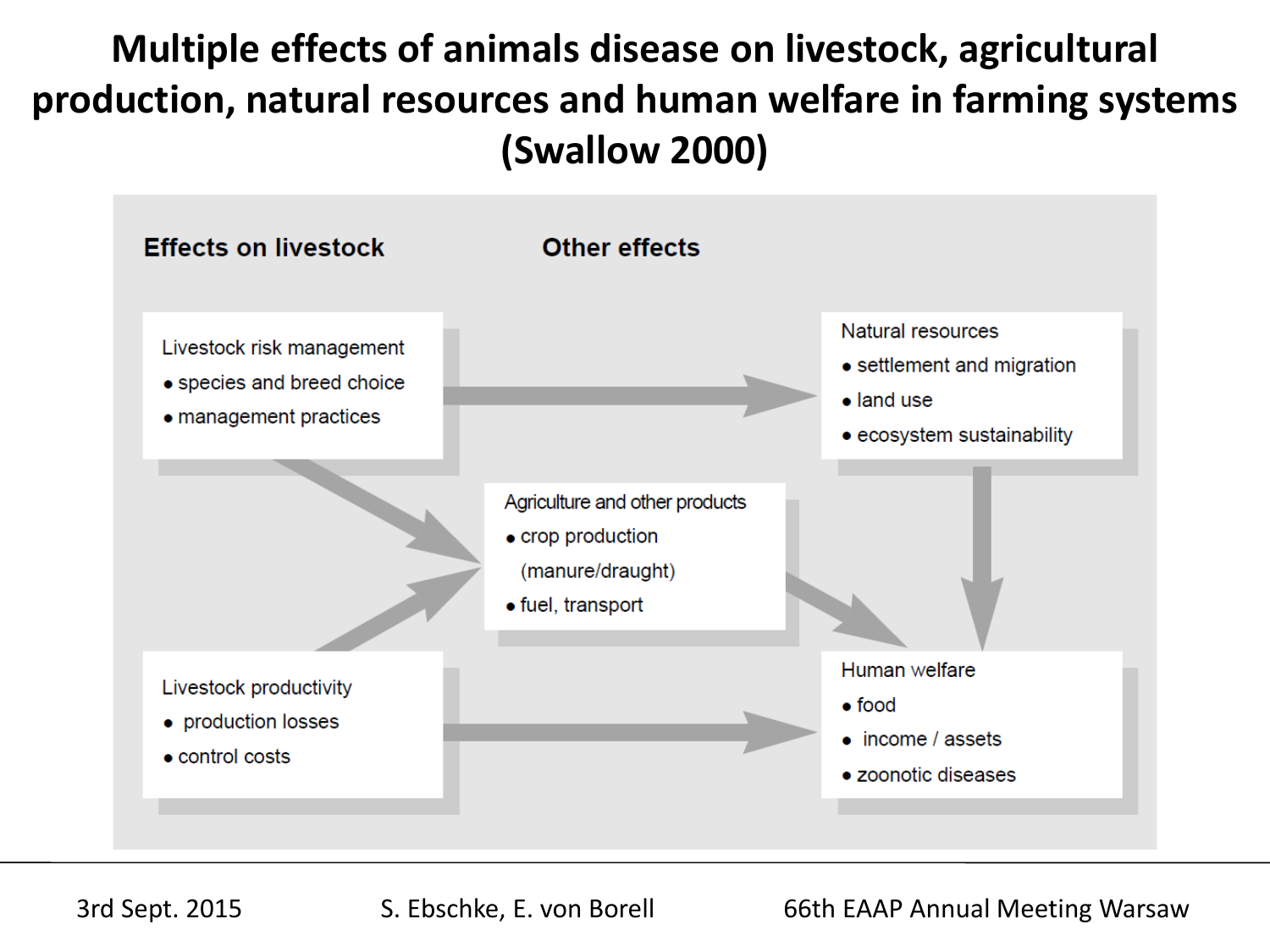## **Introduction II**

- Cullings for animal welfare reasons main source of bad publicity for dairy and beef production
- Factors that influence culling rate (CR): management style, herd expansion, herd management software, type traits, SCS, crossbreeding, economic evaluation
- leads to higher proportion of cows in more profitable lactations (Gill et al. 2010, Rushen 2013)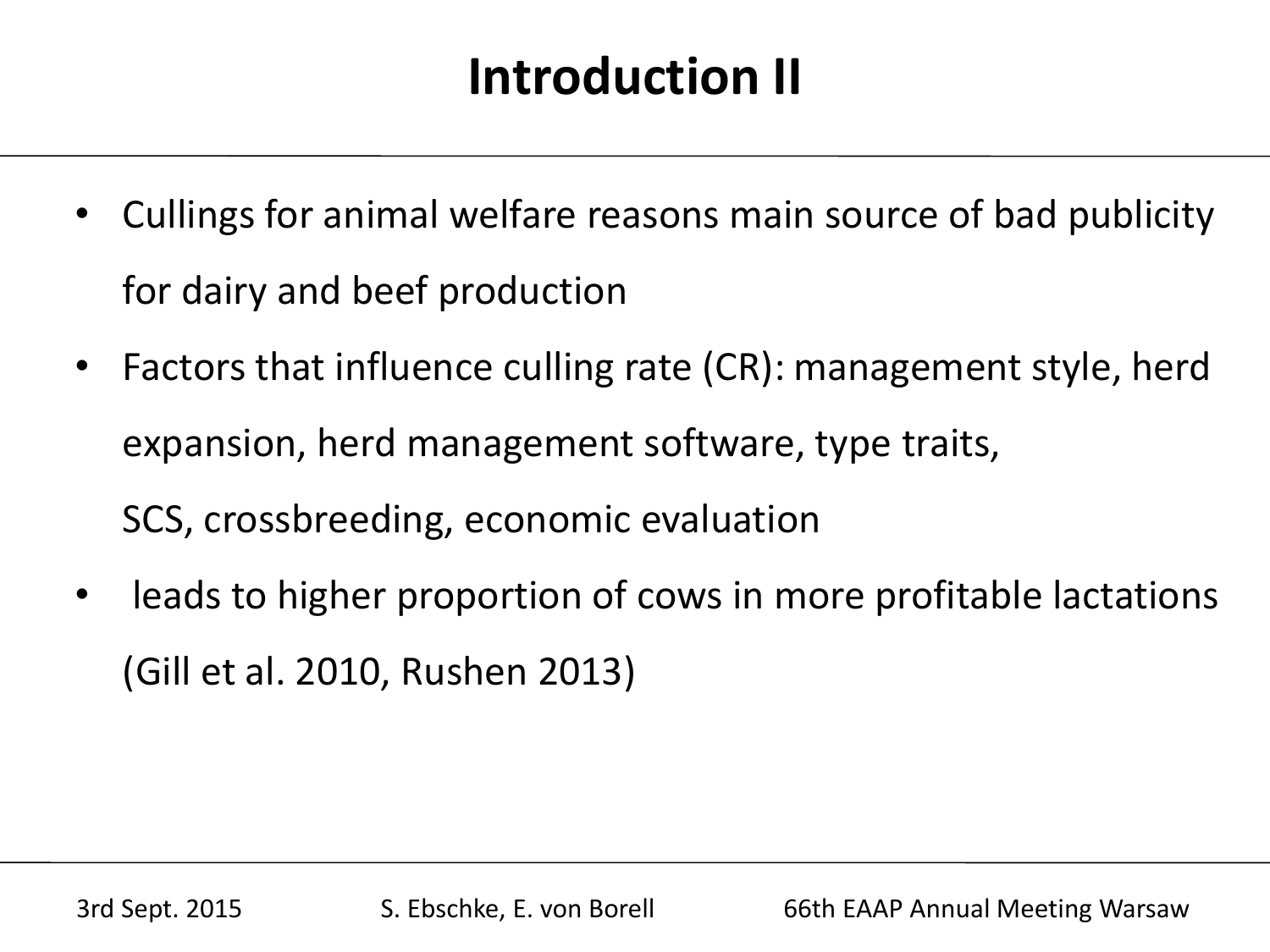#### **Introduction III**



24 month ~2 t CO<sub>2</sub>-eq/calf/year ~0.8 t CO<sub>2</sub>-eq/cow/year

3rd Sept. 2015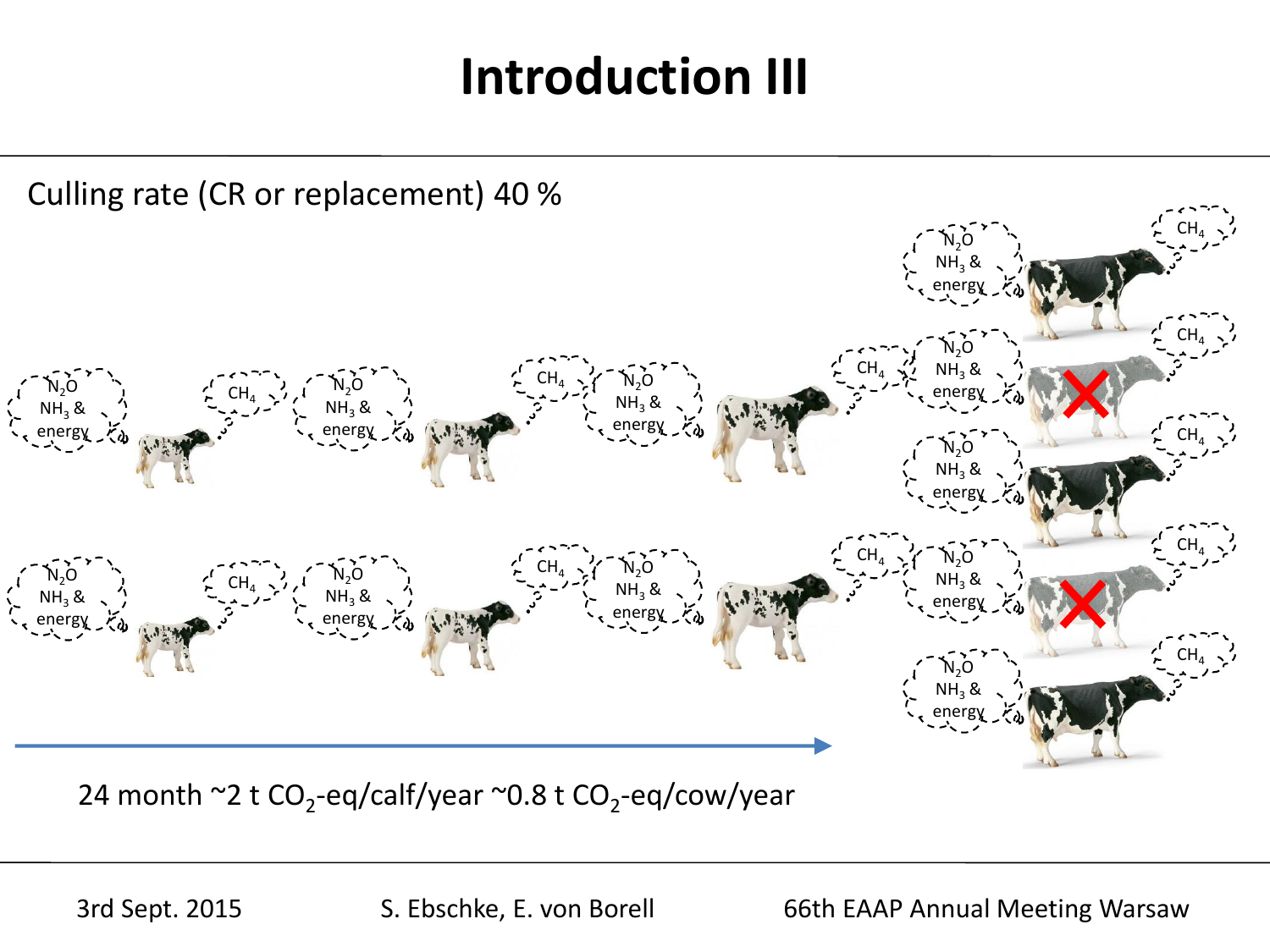#### **Introduction III**



24 month ~2 t CO<sub>2</sub>-eq/calf/year ~0.4 t CO<sub>2</sub>-eq/cow/year

3rd Sept. 2015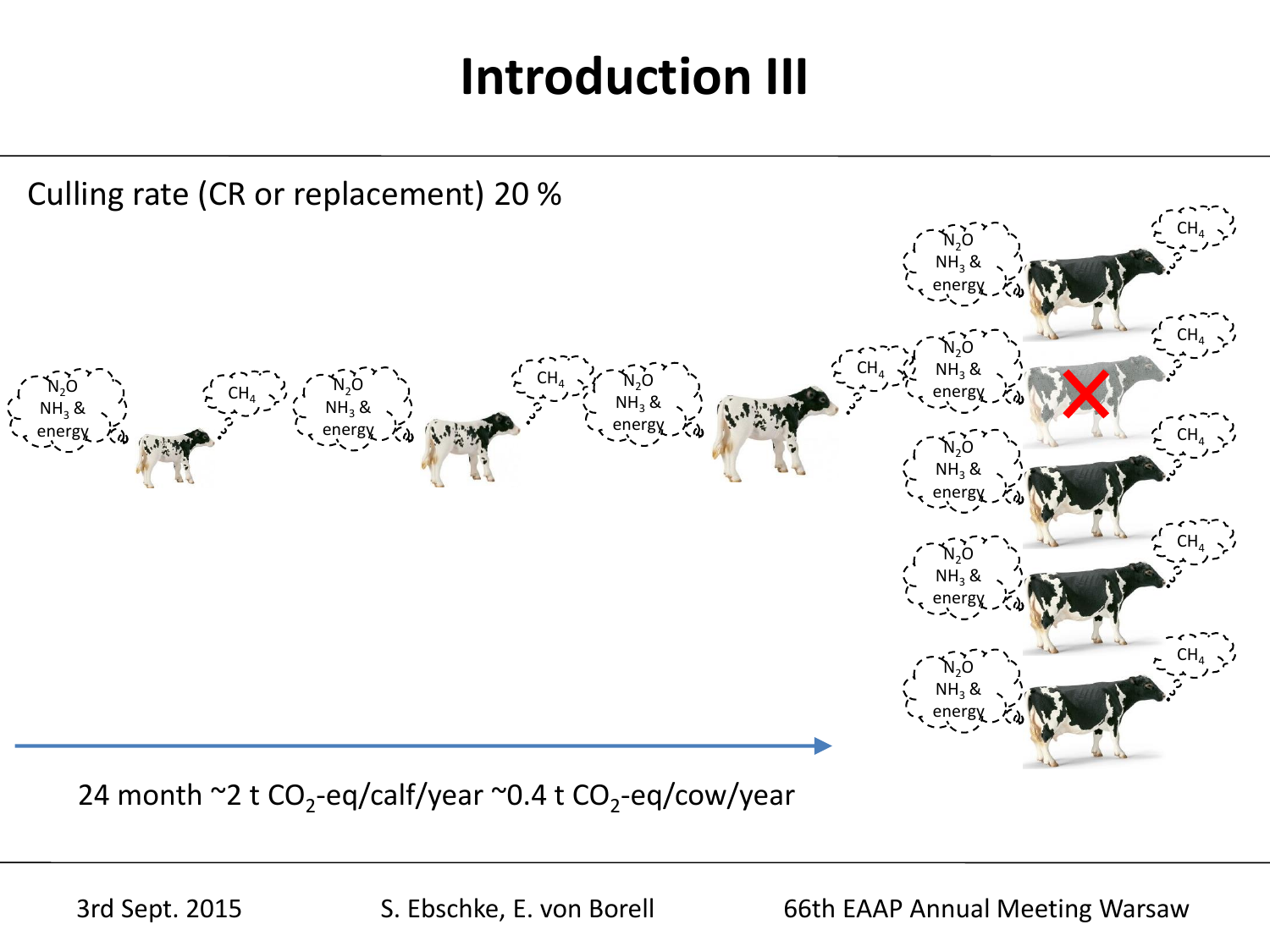## **Material und methods I**

- Data from 22 dairy cattle farms
- 17 conventional und 5 organic
- different farmtypes and herd sizes (36 to 1600 dairy cows)
- Feeding varies due to regional and systemic specifics
- varying systems: housing, milking, pasture, litter, manure storage, energy intensity

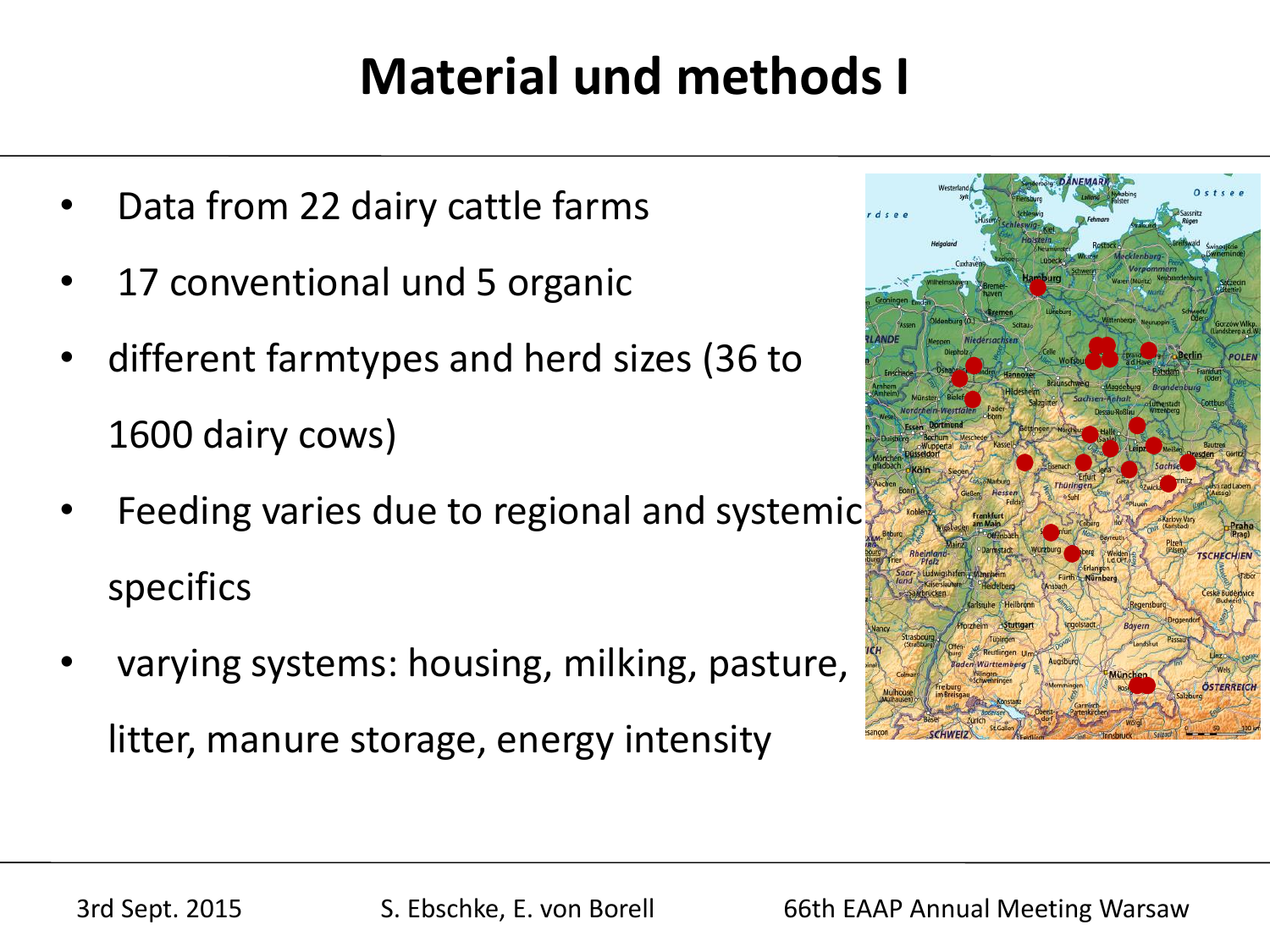# **Material und methods II**

- Calculation of substance flows and metabolic effects
- Outputs of methane (CH<sub>4</sub>), ammonia (NH<sub>3</sub>), nitrous oxide (N<sub>2</sub>O) and energy intensity (CO<sub>2</sub>-eq)
- Individual farm related and on-farm generated data
- Adaptation of methodology of Rösemann et al. (2013) and IPCC (2006) using TIER 2 and 3 methods
- EF from literature or calculated from available data
- determine CR to estimate GW reduction potential
- Standardization for required progeny and target CR (3 % losses)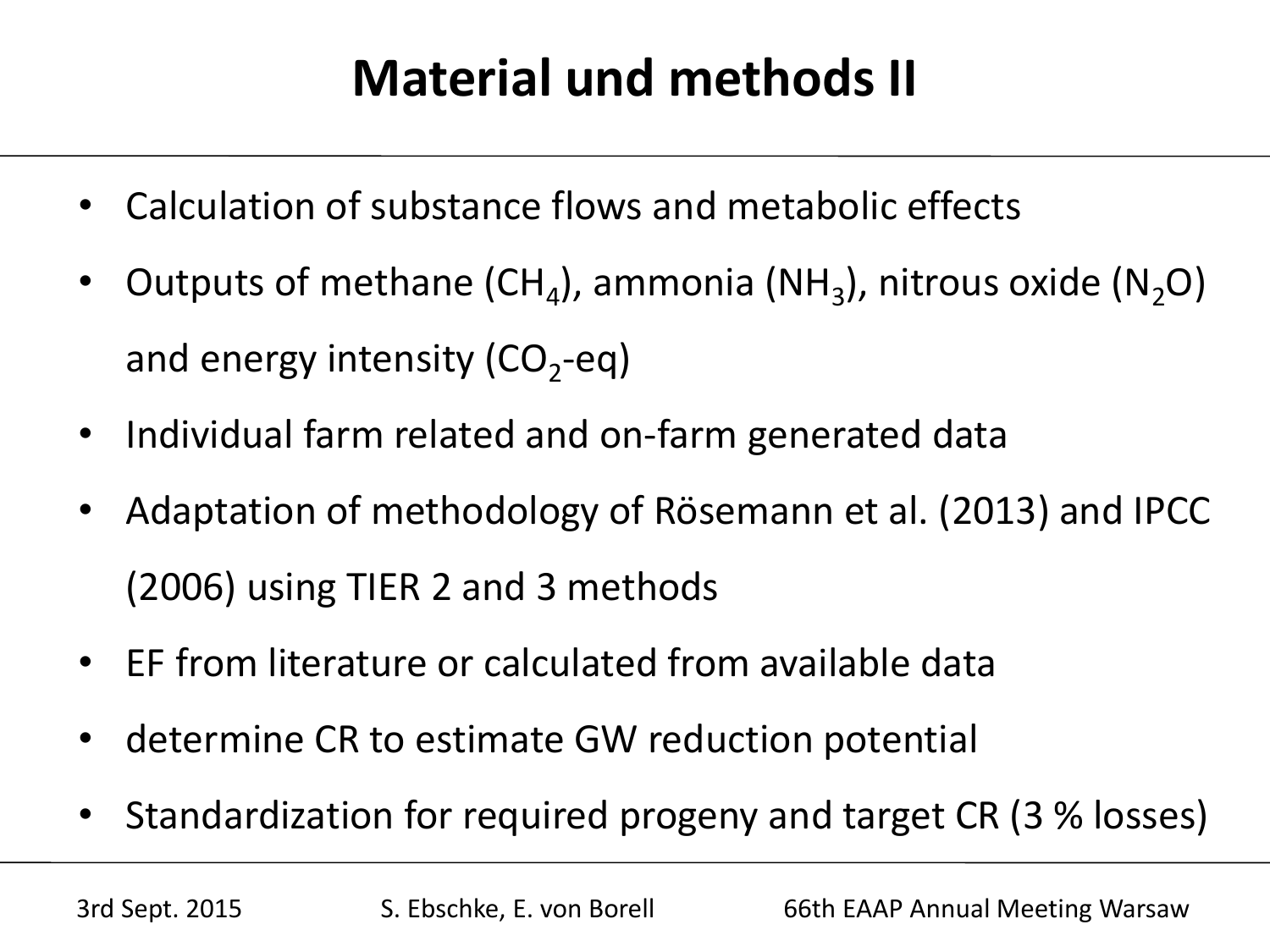## **Results I**

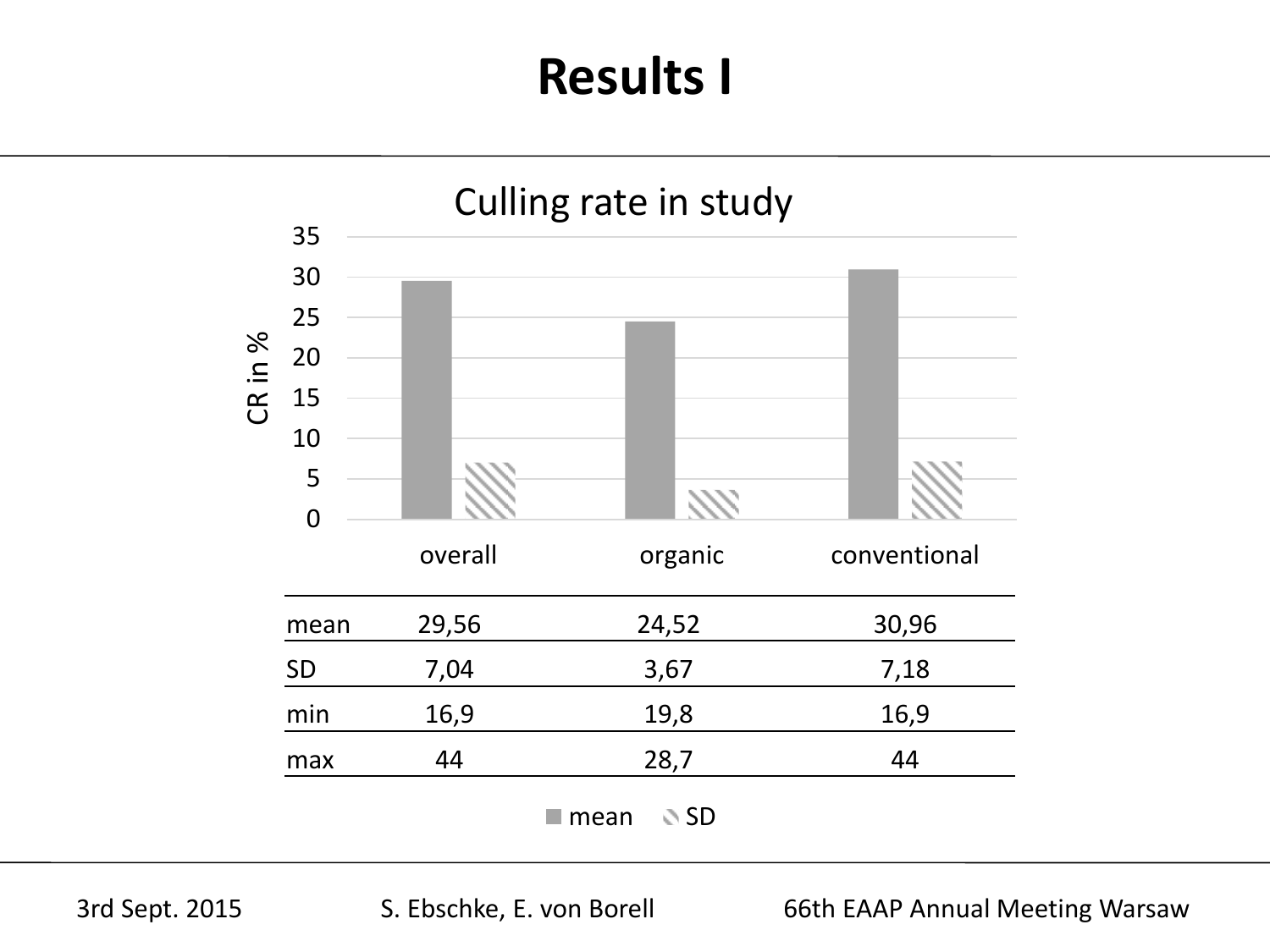

3rd Sept. 2015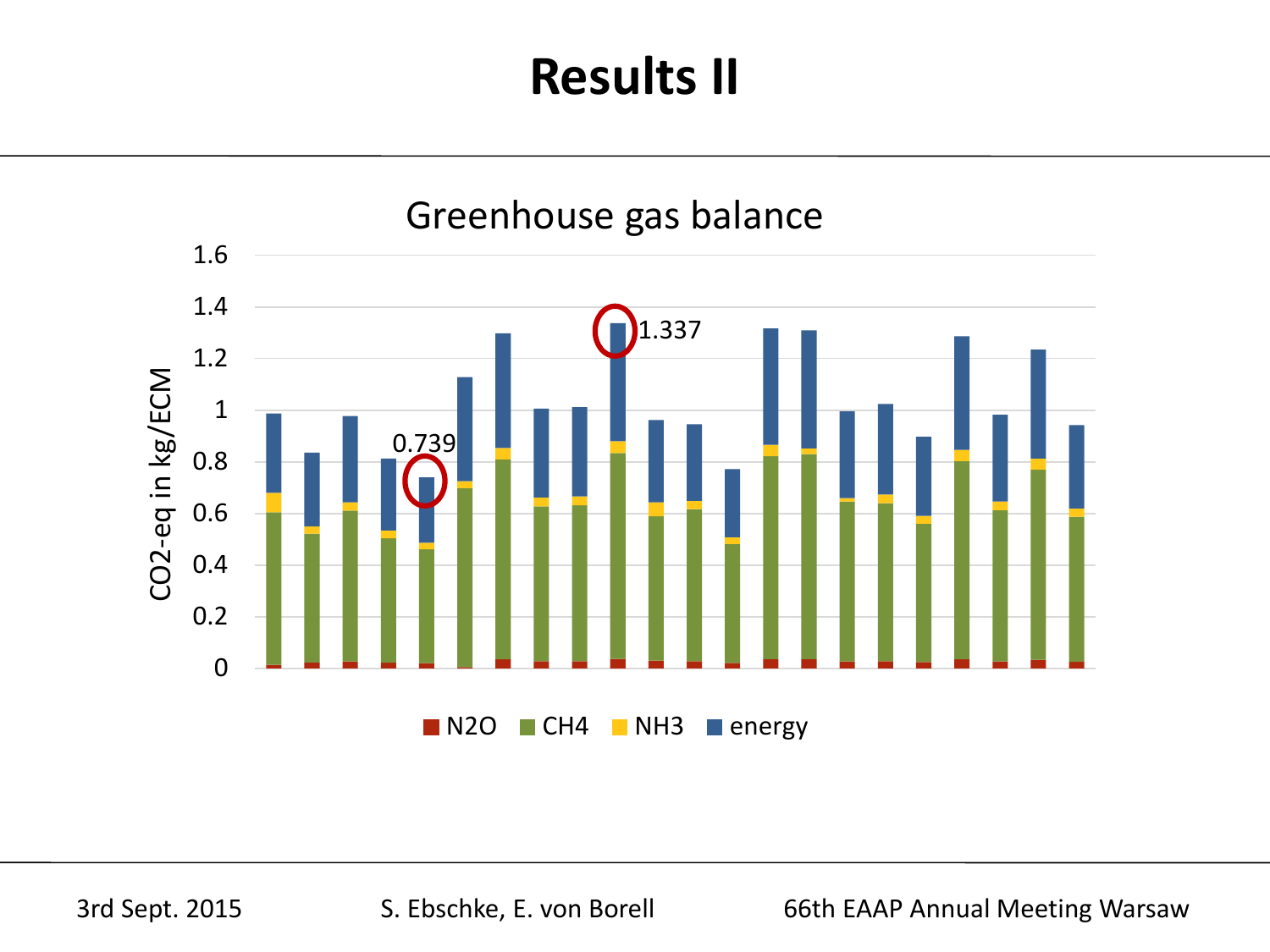

#### Changes in greenhouse gas emission

3rd Sept. 2015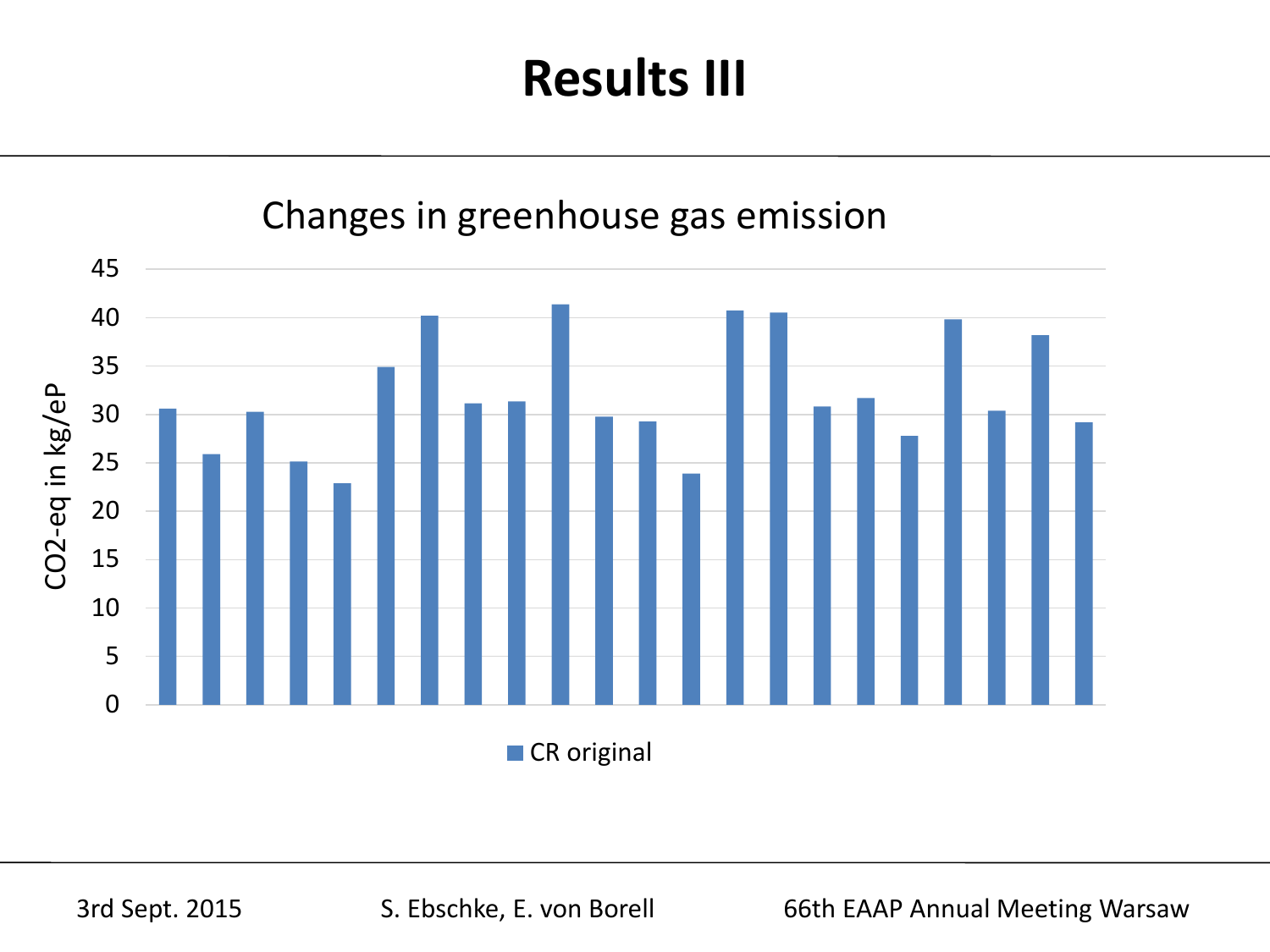

3rd Sept. 2015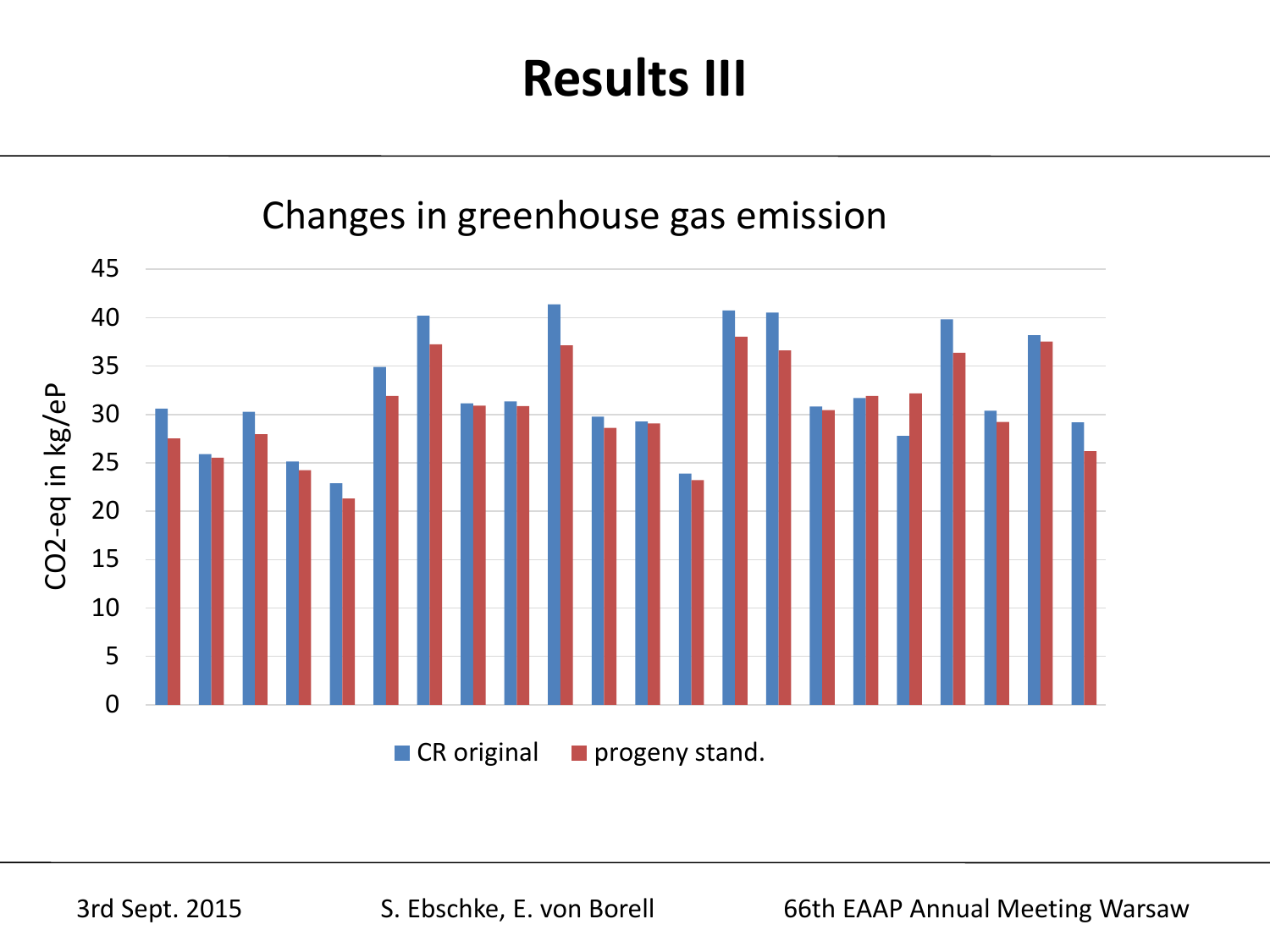

3rd Sept. 2015 S. Ebschke, E. von Borell 66th EAAP Annual Meeting Warsaw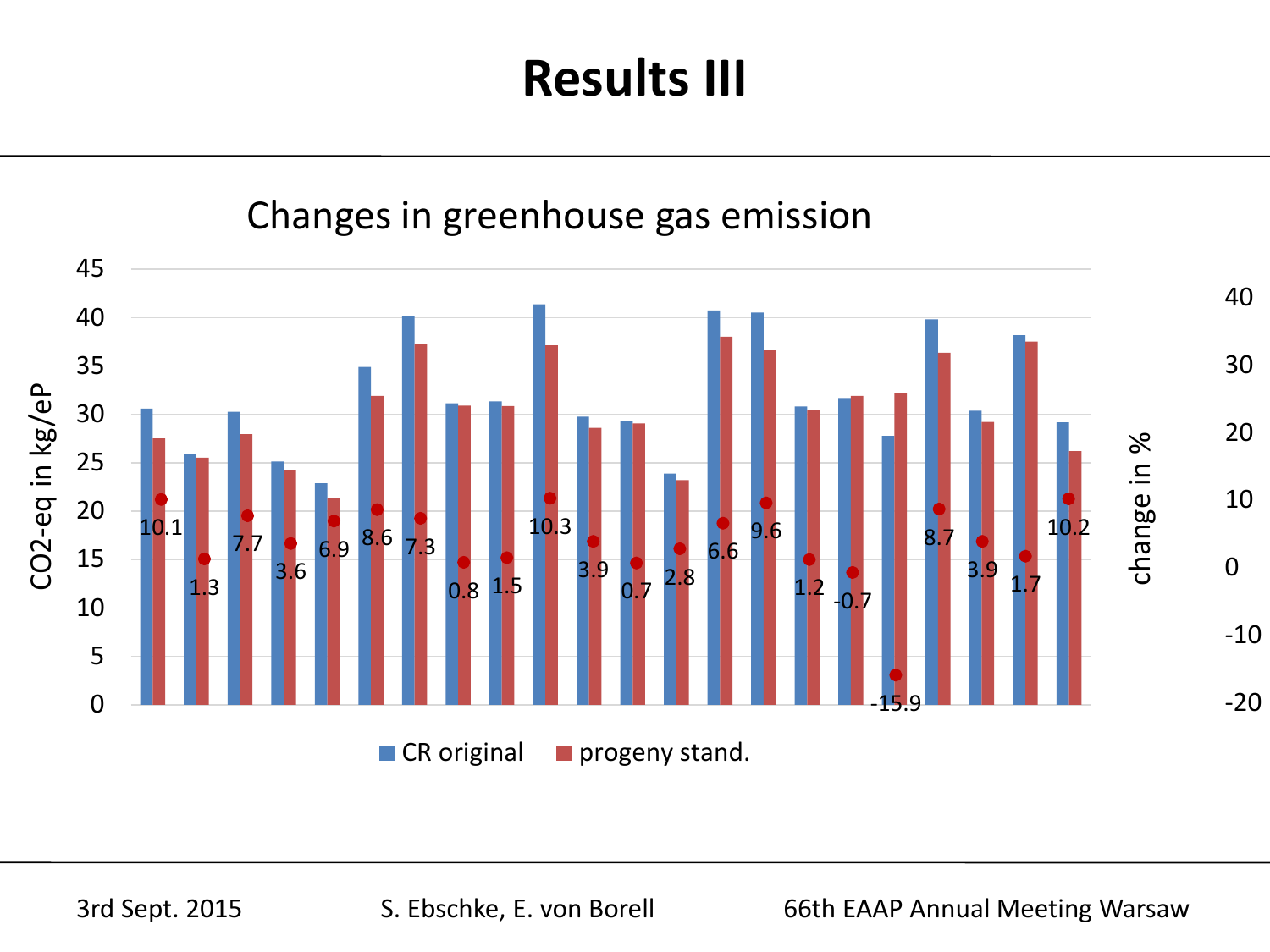

3rd Sept. 2015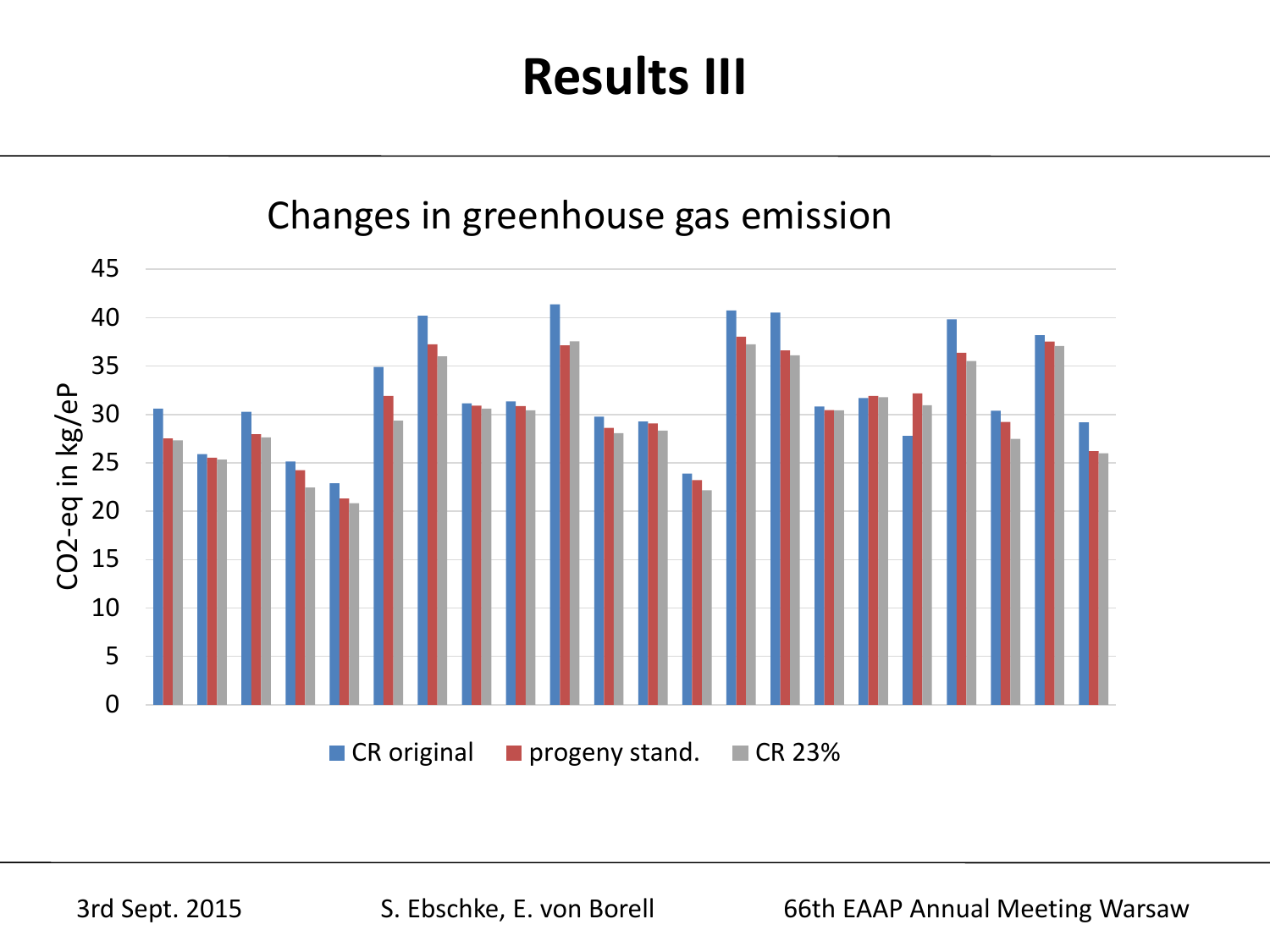

3rd Sept. 2015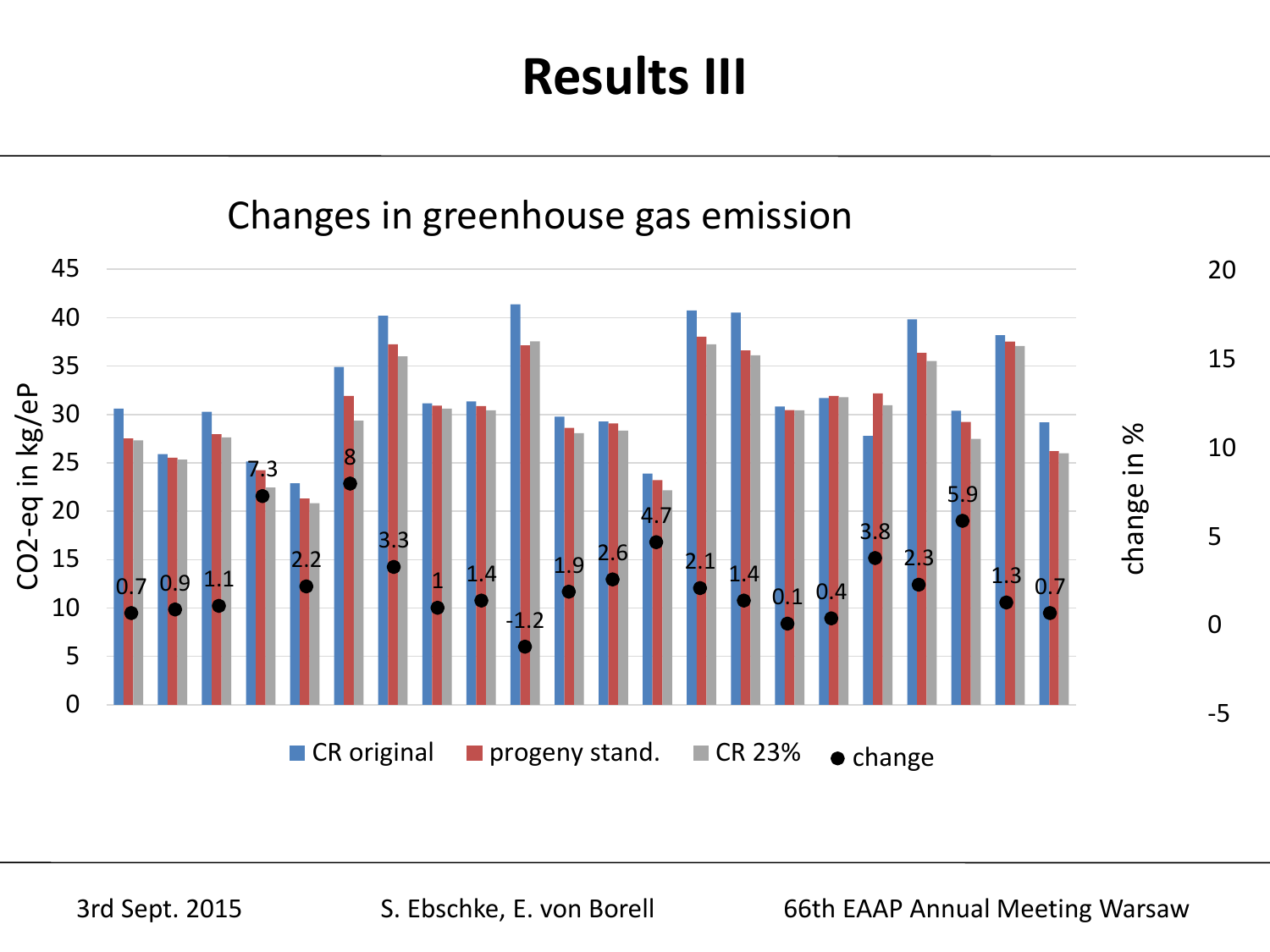## **Discussion**

- wide range in CF for dairy caused by specifics of farms
- Changes in carbon footprints possible in most dairy farms either leads to higher reduction potential by lowering rearing intensity, decreasing CR itself or both
- must be seen as a threshold value for animal welfare
- further focus on other supressive relation to performance (illness, sickness, management, behave, poor welfare at all)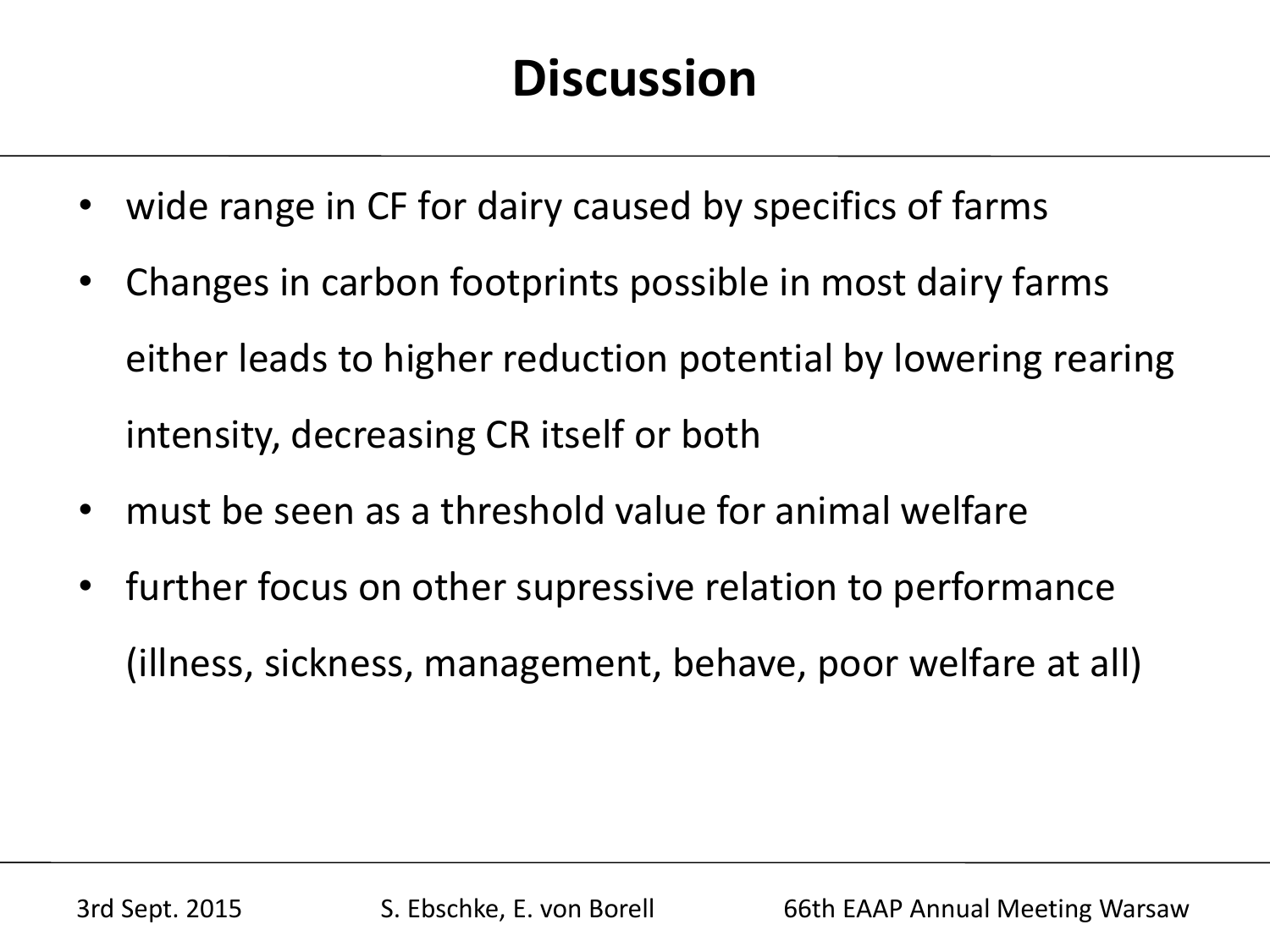# **Conclusion**

- high potential to reduce CF of dairy products
- Contribution to mitigate animal related emission and clime targets
- decreased CR benefit for consumers perception
- Improvement of economical profit
- high CR most visible symptom of a larger problem of poor cow health and welfare
- reducing underlying causes not discouraging producers to cull obviously ill animals